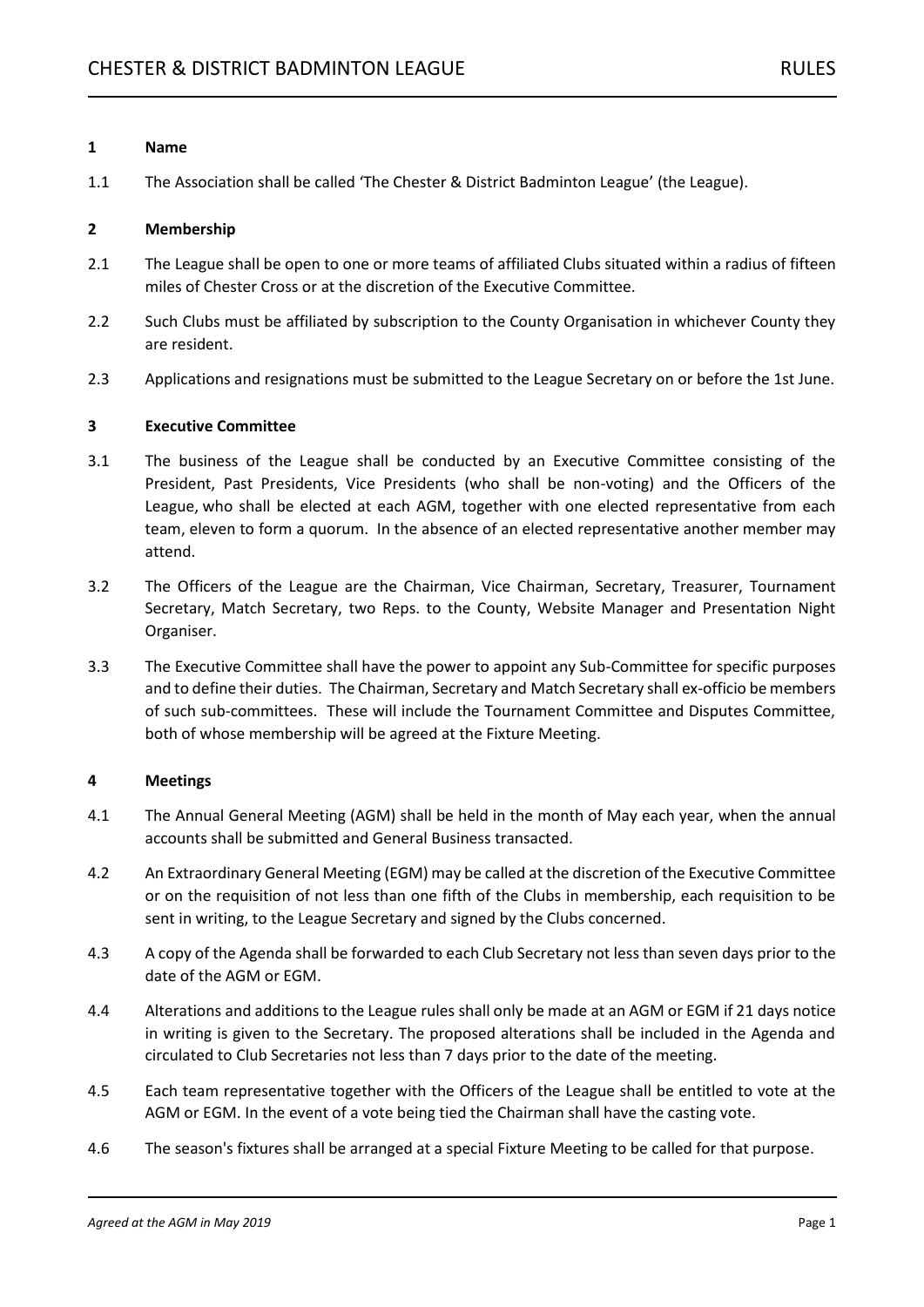4.7 Any Club not represented at the League Fixture Meeting will, at the discretion of the Officers of the League, be debarred from participating in the League for the ensuing season.

## **5 League Organisation**

- 5.1 The League shall be divided into divisions, the number of teams in each division to be decided by the Executive Committee.
- 5.2 Clubs wishing to withdraw a team or teams from the League subsequent to the Fixture Meeting or during the season will be required to withdraw the lower or lowest ranked team/s.
- 5.3 Teams shall consist of four ladies and four men. Each team in a division will play home and away fixtures against other teams in the division. Each team shall score 1 point for each game won in a match.
- 5.4 The teams which have scored the highest number of points throughout the season shall hold the championship of their respective division. If points are equal then the team with the greatest difference between total games won and games lost shall be placed higher. If there is still a tie then the winning team shall be decided as that having the greatest sum of rally points scored.
- 5.5 The bottom 2 teams in Division 1 will be relegated to Division 2 and the top 2 teams in Division 2 will be promoted to Division 1. This pattern of promotion and relegation will be repeated throughout the remaining divisions, subject to any amendments within the authority of the Match Secretary as a result of resignations and applications.
- 5.6 Matches involving 2 teams from the same club in the same division must be completed by 31st December.
- 5.7 The League and all fixtures made for the League Championship take priority over all other events. All League matches must be completed two weeks prior to the League Presentation Evening.
- 5.8 All League and tournament trophies to be returned to the Tournament Secretary by the 31st March.

#### **6 Team Registration**

- 6.1 Only bona fide members of a Club, who are liable for its full subscription and have been registered seven days, may represent it in a League match. Each Club Secretary shall send a list of all team players to the Match Secretary at least seven days before the first match of the season. These lists may be amended at any time up to the 1st March of that season, but the players shall not be eligible to play in League matches until seven days from the date of their registration.
- 6.2 Clubs having more than one team must register their eight strongest players (four men and four ladies) as its "A" team. Clubs having more than two teams must register their next strongest eight players (four men and four ladies) as its "B" team and so forth.
- 6.3 No members of a higher team may play for a lower team unless registered seven days before the match. A player remains registered in his/her present position until the new registration date takes effect which is seven days. A Club must at all times have eight bona fide first team players (four men and four ladies) registered as its first team. A player is no longer considered a bona fide team member if he/she misses four consecutive matches without the permission of the Match Secretary. No player shall be registered for more than one Club at the same time.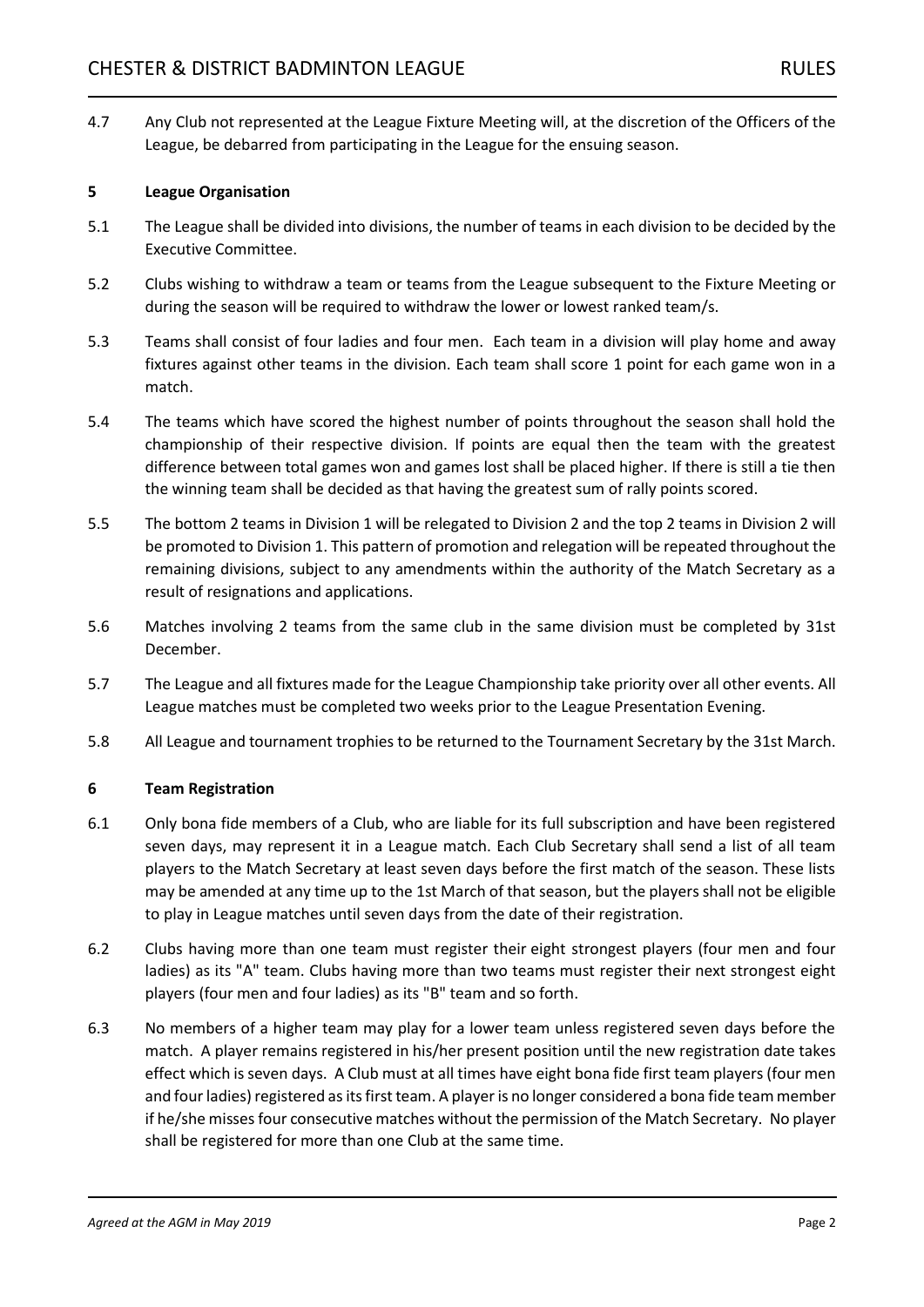# **7 Matches**

- 7.1 Each match shall consist of 8 events (4 mixed, 2 men's and 2 ladies doubles). It is not necessary for the best two players in a team to play together, but the pairs must be arranged in order of strength. Events shall be the best of three games played in accordance with the Rally Points Scoring System.
- 7.2 For Clubs with more than one team, if more than one match is arranged for the same night the higher registered team must take precedence. Teams must be played in order of strength, i.e. the higher team must take its reserves from the lower team in that division in the first instance. The lower team should then take their reserves from lower teams and so on.
- 7.3 Captains shall simultaneously exchange score sheets, on which the players' names have been entered, before the beginning of a match and no alteration shall be made during the course of the match.
- 7.4 Captains are required to indicate on the score sheet any reserves playing, by adding a letter "R" after their name. A report of the substitution is also required on the score sheet which should include the name of the player missing and the number of consecutive matches missed.
- 7.5 The time of commencing matches shall be as stated in the Fixture Book. It is the responsibility of the home team to contact the visiting team at least 48 hours prior to the match in order to arrange a different starting time should this be necessary and which would enable the match to be played to a finish. Any player arriving half an hour after the time stated shall forfeit 2 events 21 aces to love, unless a different time has been previously mutually agreed.
- 7.6 Unfinished events in matches which have started at the correct time may, by mutual consent, be completed at a later date. Confirmation of conceded or claimed matches must be notified by both teams in writing to the Match Secretary. All other undecided matches will be reported to the Executive Committee for their own attention.
- 7.7 Bye-laws of Clubs regarding "lets" and "faults" in League and Trophy matches shall be approved by the League. Visiting teams shall abide by the above bye-laws and shall be notified before the commencement of matches of the above bye-laws.
- 7.8 All teams shall play their matches with an approved brand feathered shuttle. Approved brands of shuttle will be specified at the AGM of the League.
- 7.9 Scorers shall be appointed by mutual consent. Their duties shall be to announce the score and also, if requested to do so by the players, to call faults and lets.

# **8 Score Sheets**

- 8.1 Home and visiting captains shall be responsible for filling in League approved score sheets which will be jointly signed by the match captains.
- 8.2 Both home and away captains shall forward a copy of the score sheet to the League Match Secretary.
- 8.3 All score sheets must be received by the Match Secretary within 10 days of the match being played. If the score sheet is not received within 10 days of the match, the relevant team (home or away) shall receive a £5 penalty. This will escalate for further offences up to £15.
- 8.4 The home team shall be responsible for entering the match result onto the League website within 7 days of the match being played.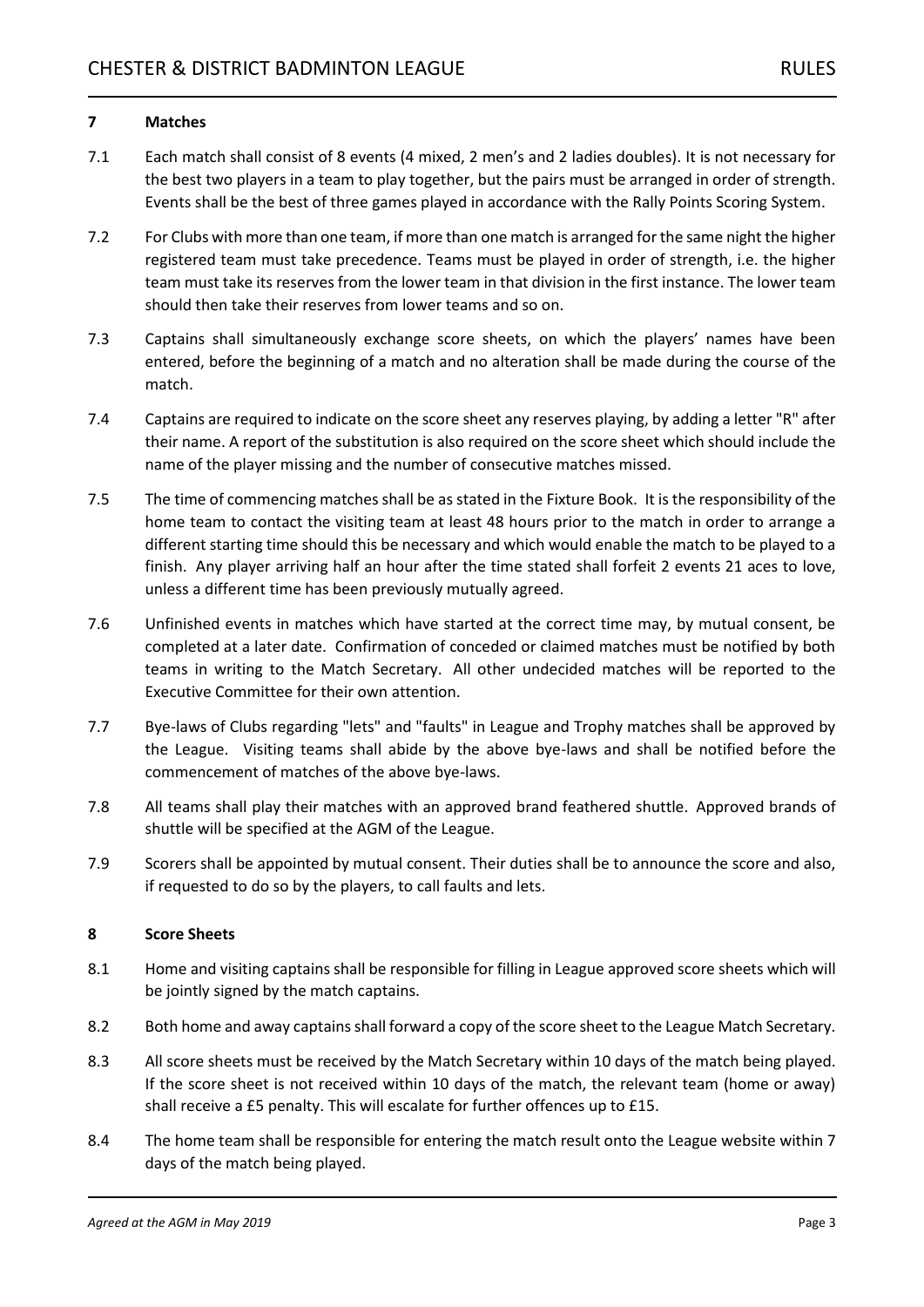#### **9 Fixture Rearrangements**

- 9.1 Matches may be rearranged due to unavailability of the hall or inclement weather, provided that the Match Secretary is notified within 48 hours of the cancellation and he/she is given a rearranged date for that match within two weeks.
- 9.2 In addition the Match Secretary may authorise the rearrangement of a match for reasons not covered above provided both Clubs involved are in agreement and he/she considers the application for rearrangement to be legitimate. Application for such rearrangements must reach the Match Secretary not less than 48 hours before the match was due to be played and his/her decision shall be final in all cases. Details of the rearranged date must be notified to the Match Secretary within two weeks.
- 9.3 Any match which is rearranged without the Match Secretary's permission will be considered void. Teams unable to fulfil a fixture on the scheduled date or on an agreed rearranged date will have two points deducted. In exceptional circumstances the Match Secretary will consider a rearrangement for single team clubs and last teams of multi-team clubs. In the event that the team concerned cannot play on the rearranged date with a full team, then the minimum requirement to fulfil this fixture will be 2 men and 2 ladies.
- 9.4 If a fixture is postponed by the away team, and a new date is agreed by both clubs and the home team has to hire the hall specifically to play the rearranged fixture, which is subsequently cancelled by the away team for a second time, any cost that the home team has incurred in trying to complete the fixture is to be paid in full by the away team.
- 9.5 Rearranged matches should be played by 31st March; only in exceptional circumstances, and with the agreement of the Match Secretary, should rearranged fixtures be scheduled for April in which case they must be completed two weeks prior to the League Presentation Evening.

#### **10 Disputes**

- 10.1 Any Club wishing to make a complaint or claim against another Club shall first notify their opponents within one week of the fixture and then BOTH parties will send a written letter to the Match Secretary within a further week.
- 10.2 The Disputes Committee will convene a meeting within one month of the fixture at which both parties will be represented, together with three members of the Disputes Committee. The Disputes Committee's decision, which shall be final, will be reported to the next Executive Meeting.
- 10.3 Should either party not submit a written letter, or fail to attend the arranged meeting, they will be considered to have defaulted from the disputes process and the decision will automatically be awarded against them.

# **11 Subscriptions**

- 11.1 An annual subscription shall be payable in respect of each team entered in the League. A player registration fee shall be payable in respect of each player registered to play in the League.
- 11.2 Subscriptions, player registration fees and entry fees to be determined at the AGM of the League. Details of all subscriptions, player registration fees and entry fees to be forwarded to the Match Secretary on or before 1st October or 7 days before the Club's first league match, whichever is earlier, together with the appropriate remittance. Cheques to be made payable to 'Chester & District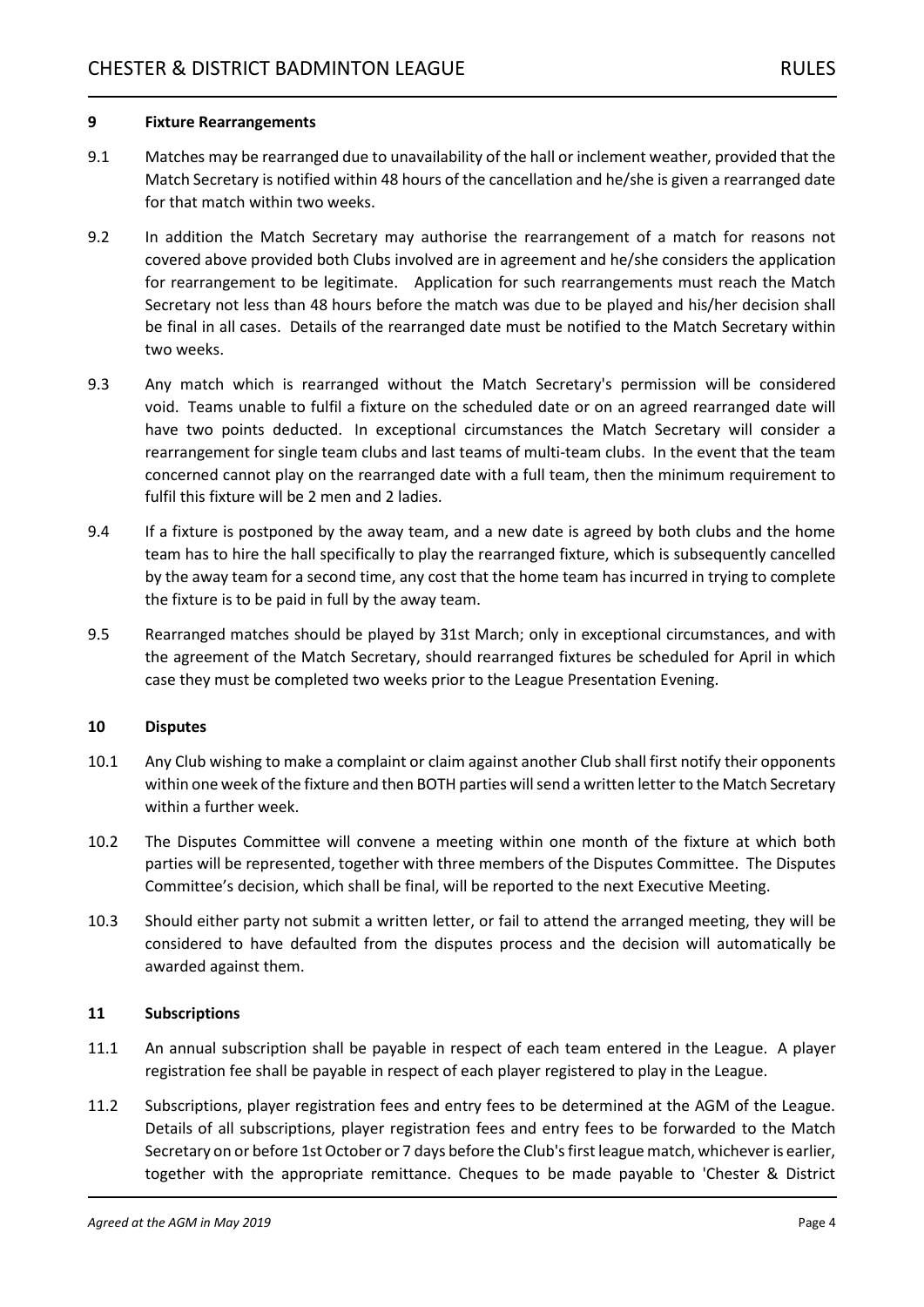Badminton League'**.** IT IS TO BE REMEMBERED THAT NO REGISTRATION WILL TAKE EFFECT UNTIL THE CORRECT FEES HAVE BEEN PAID. Failure to comply with this rule in its entirety could result in the suspension of all benefits of membership of the League.

# **12 Child Protection Policies**

- 12.1 Those clubs affiliated to the League and who also affiliate to Cheshire County Badminton Association agree to abide by the Child Protection Policy as detailed in the Appendices below.
- 12.2 All League Clubs not affiliated to Cheshire County Badminton Association must abide by the Child Protection Policy of the County Organisation in whichever County they are resident.
- 12.3 The League recognises the need to have all volunteers and coaches associated with Juniors registered with the Disclosure and Barring Service.

# **13 Miscellaneous**

- 13.1 It is expected that all teams will make every endeavour to comply with both the letter and the spirit of the foregoing rules.
- 13.2 Clubs failing to comply with any of the foregoing rules shall be liable to forfeit one or more points as the Executive Committee may decide.
- 13.3 In the event of any question arising not provided for in the foregoing rules it shall be dealt with by the Executive Committee, who shall be the sole interpreters of the rules and whose decision shall be final.
- 13.4 The Executive Committee shall have the authority to waive a rule in exceptional circumstances and when they consider that it would be in the best interest of the League to do so.
- 13.5 If, upon winding up or dissolution of the League, there remains after satisfaction of all the League's debts and liabilities, any property whatsoever, the same shall not be distributed among the members of the League, but shall be given or transferred to some other body or bodies, institutions, having objects similar, wholly or partially, to the objects of the League. Such body or bodies, institution or institutions, to be determined by a simple majority of the members of the league at or before the time of dissolution and, in so far as effect cannot be given to the aforesaid provision, then to some charitable object.

# **APPENDICES**

# **FEES**

Annual Subscription **E10** per team Player Registration Fee **E2** per player Trophy Competition Entry Fee E10 per team

# **SHUTTLES**

Approved brands of feather shuttles: Ashaway Red, RSL, Yonex, Yehlex, Swift, New Magnum & Victor